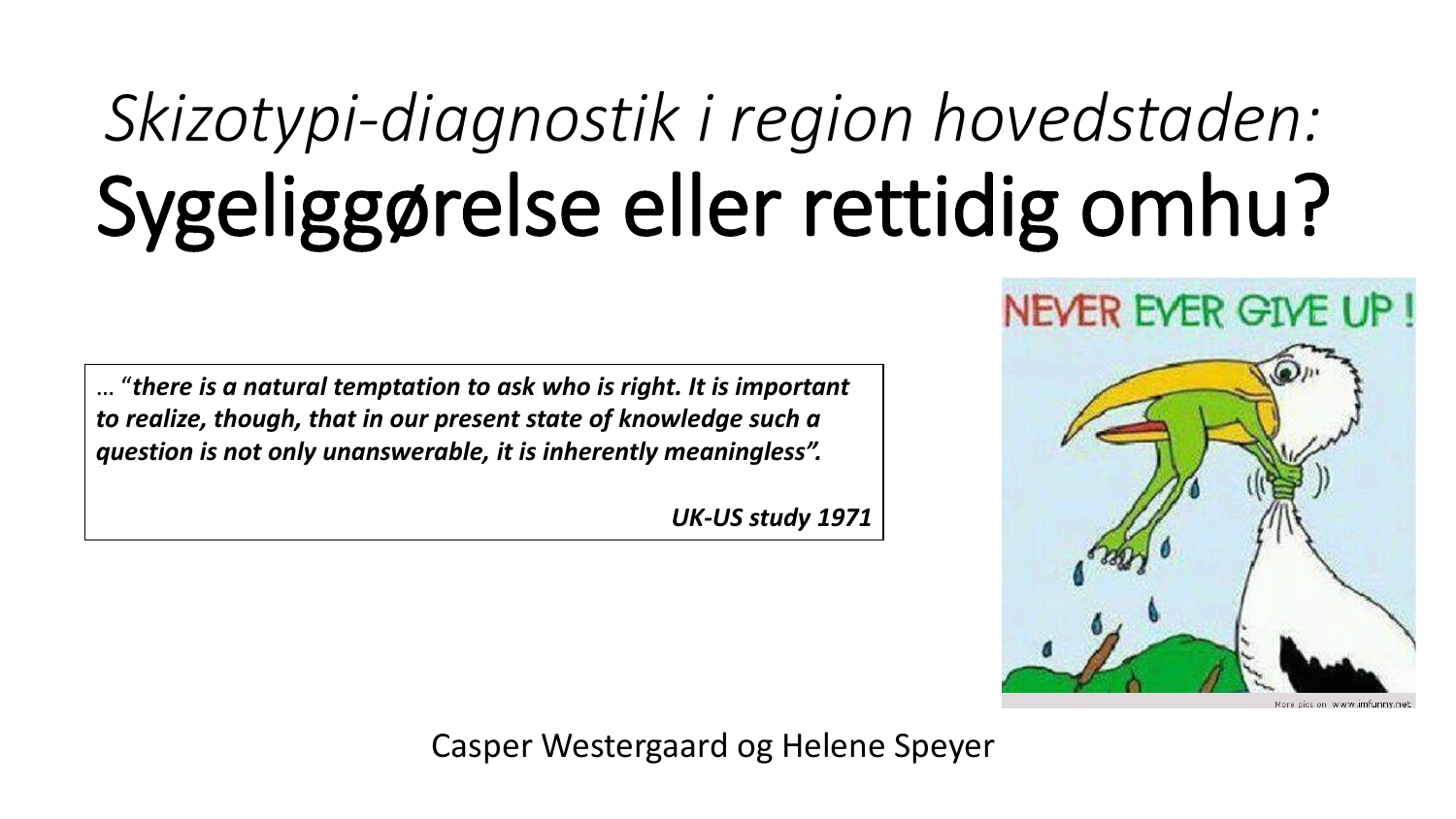

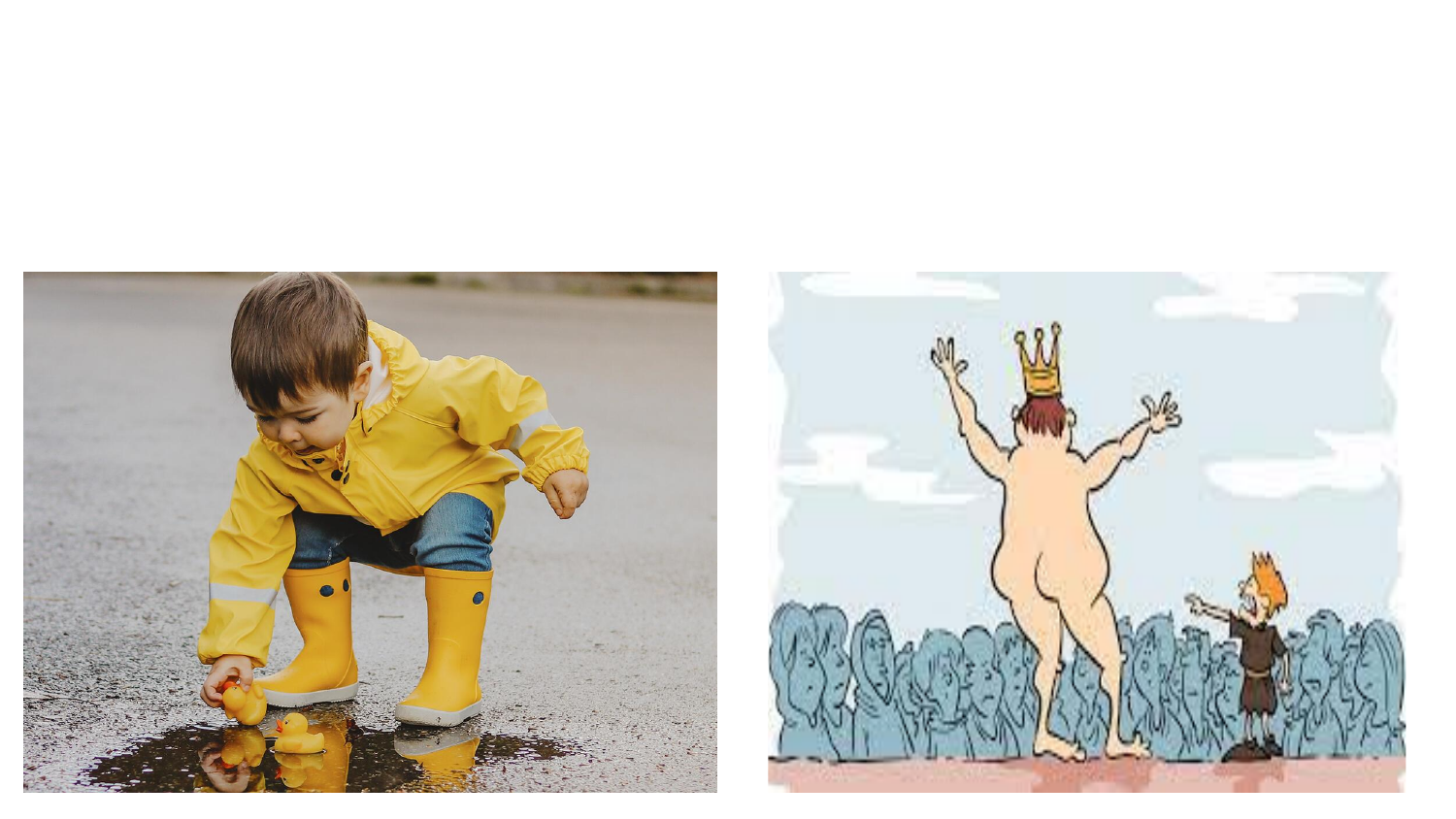### Kan implicitte filosofiske biases forklare

- Forskellene i skizotypi-diagnostik?
- Den ufrugtbare dialog?

*….. conceptual competency intends to bring humility to clinical interactions by highlighting the limits of the knowledge base of the whole endeavor*

*Karter 2021 (*Journal of Humanistic Psychology)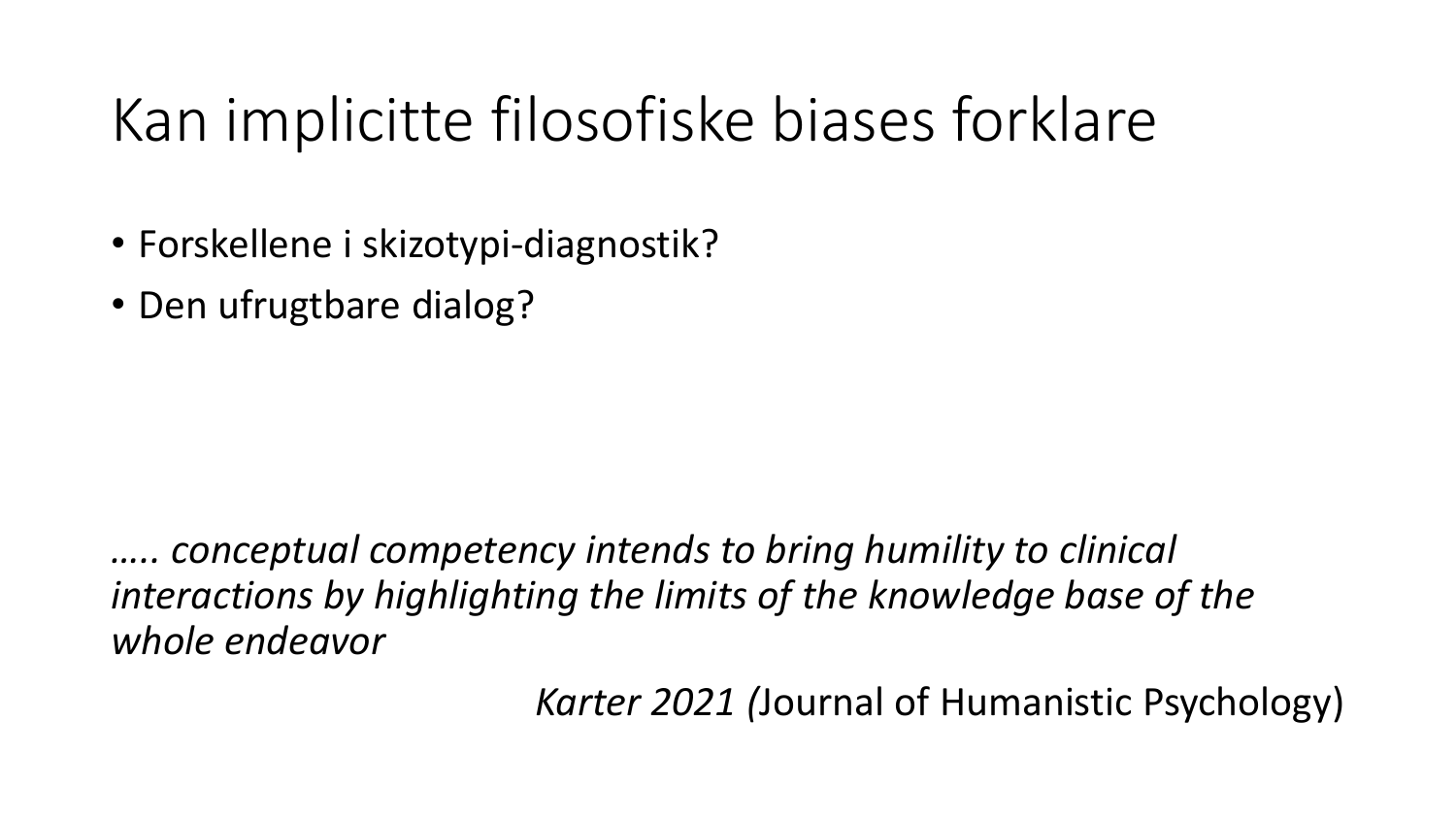PHILOSOPHY OF BIOLOGY

# **Philosophical bias is the one** bias that science cannot avoid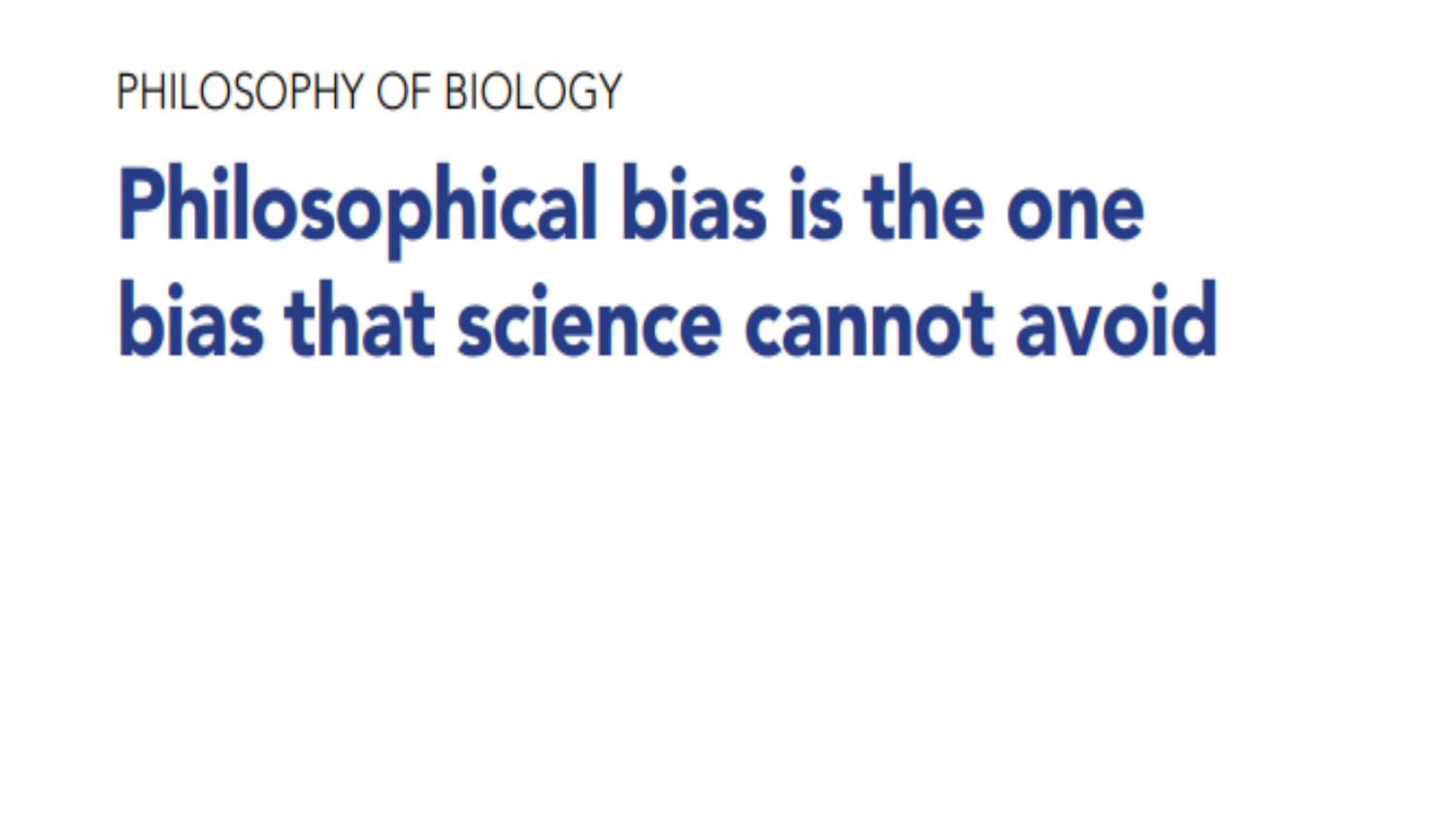| <b>5 Umpires Analogy</b>                                                |                                                           | <b>Philosophical position</b>                                                                                                                                                                 |  |
|-------------------------------------------------------------------------|-----------------------------------------------------------|-----------------------------------------------------------------------------------------------------------------------------------------------------------------------------------------------|--|
| Ontology<br>(existence/being)                                           | Epistemology<br>(knowledge)                               | What you think a mental disorder is will<br>affect how you think it can be known                                                                                                              |  |
| What is a mental<br>disorder?                                           | How can we know<br>about mental<br>disorders?             |                                                                                                                                                                                               |  |
| 1) There are<br>balls and strikes<br>(realist)                          | 1) I call them as<br>they are (realist)                   | Strong realist: Mental disorders exist as<br>abstract entities and we can detect them<br>accurately                                                                                           |  |
| 2) There are balls<br>and strikes (Kan-<br>tian realist)                | 2) I call them as<br>I see them (weak<br>constructionist) | Nominalist: Mental disorders are out there<br>but not sure if diagnoses correctly sort them<br>out ("carve nature at its joints")                                                             |  |
| 3) There are no<br>balls and strikes<br>(antirealist; nor-<br>mitivist) | 3) Until I call<br>them (strong con-<br>structivist)      | Constructivist: Mental disorders are con-<br>structs and have "uncertain ontic status apart<br>from persons who instantiate them" (p. 7) and<br>attempts at description create ways of seeing |  |
| 4) There are balls<br>and there are<br>strikes (realist)                | 4) I call them as<br>I use them (prag-<br>matist)         | Pragmatist: Mental disorders exist in nature<br>and we create and use diagnoses that do the<br>most good and least harm                                                                       |  |
| 5) The game is not fair and I will not<br>play (Szazian)                |                                                           | Szazian: Mental disorders are a means of<br>social control and to talk about them legiti-<br>mizes their authority                                                                            |  |

#### Allen **Allen Frances**

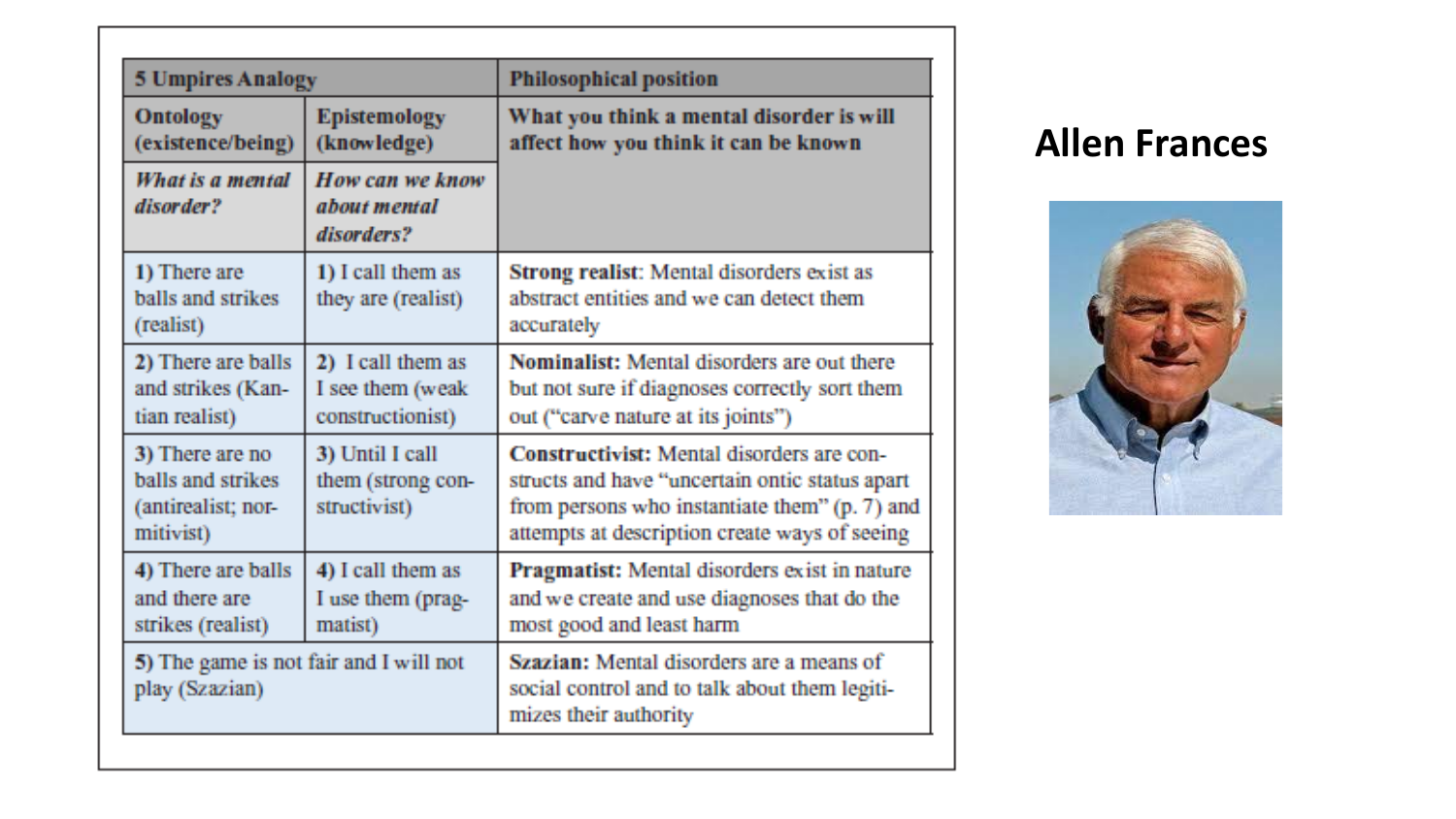#### Disordered Selfhood in Schizophrenia and the **Examination of Anomalous Self-Experience: Accumulated Evidence and Experience**

Julie Nordgaard<sup>a, b</sup> Mads Gram Henriksen<sup>a, c, d</sup> Lennart Jansson<sup>b, c</sup> Peter Handest<sup>e</sup> Paul Møller<sup>f</sup> Andreas Rosen Rasmussen<sup>a, c</sup> Karl Erik Sandsten<sup>c</sup> Lars Siersbæk Nilsson<sup>c, d</sup> Maja Zandersen<sup>c, d</sup> Dan Zahavi<sup>d</sup> Josef Parnas<sup>d</sup>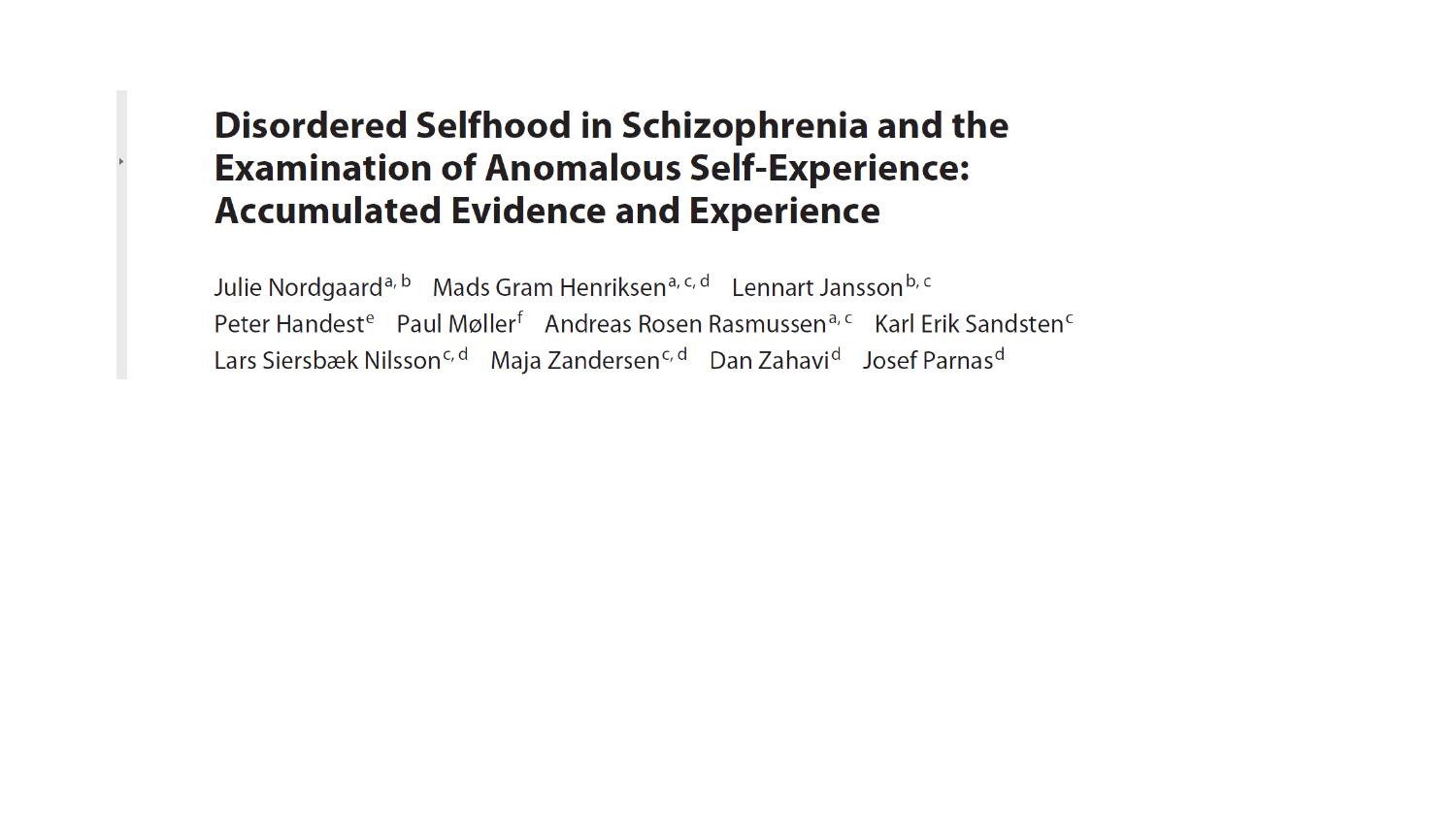We are, however, also facing a resistance to the psychopathological focus on self-disorders. In our view, such **resistance** is probably multidetermined. We can emphasize 3 issues:

- (1) Some psychiatrists continue to entertain a theoretical and simplistic view on psychiatric phenomena as being quite analogous to medical symptoms and signs, and therefore they seem to consider any conceptual enrichment of psychiatry as a **threat to psychiatry's medical allegiance.**
- (2) The self-disorder perspective questions the view of schizophrenia spectrum as solely a **"brain disease"** devoid of any personal or existential meaning.
- (3) A phenomenological approach is today considered burdensome, resource demanding, and **intellectually taxing.**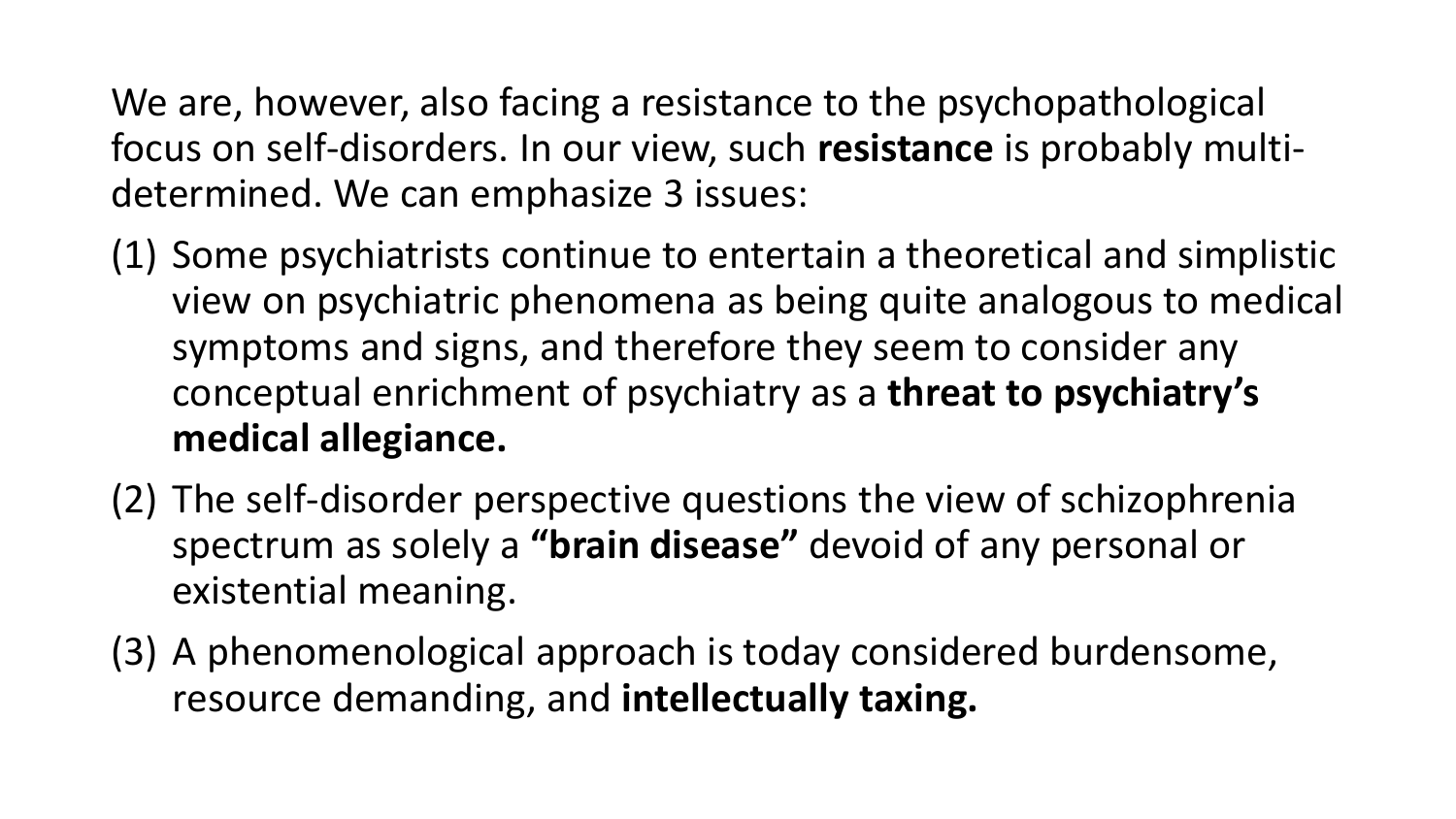- Reliabilitet
- Validitet
- Utilitet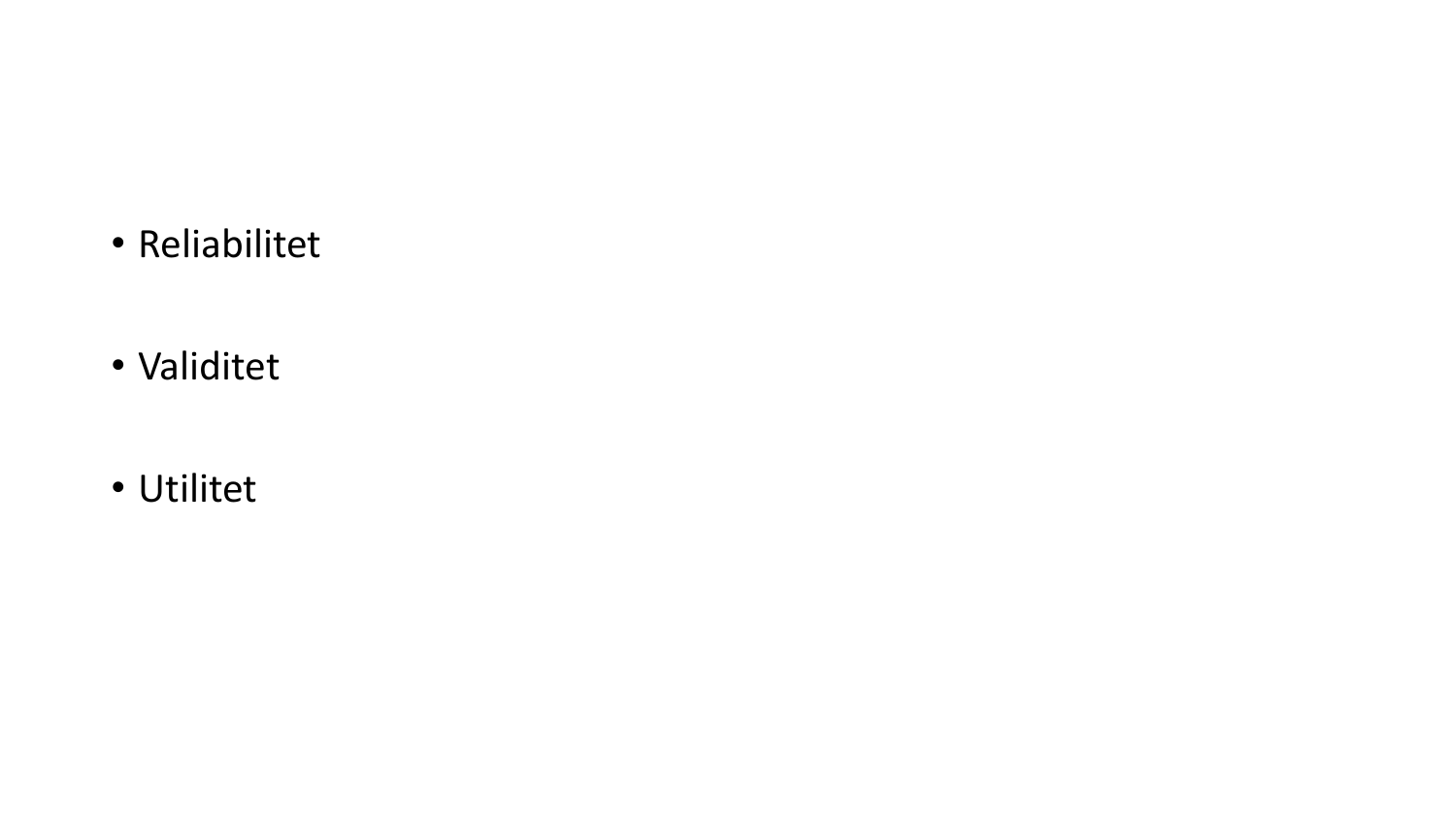#### Reliabilitet

ICD-10 Blue book:

**This diagnostic rubric is not recommended for general use because it is not clearly demarcated either from simple schizophrenia or from schizoid or paranoid personality disorders**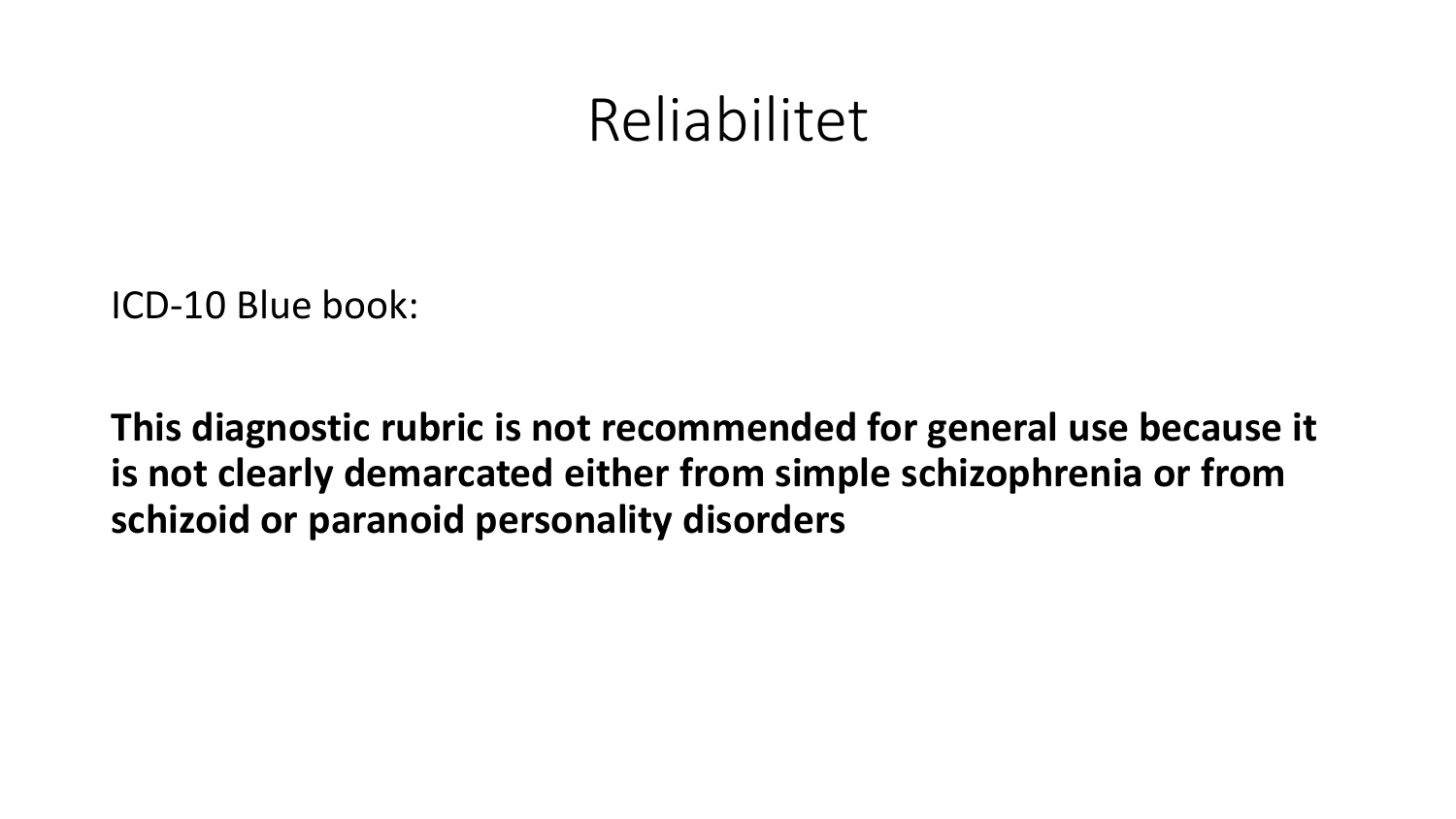#### Strukturelle faktorer kan påvirke

- **Fænomenologisk forskningsmiljø i København**
- **Manglende behandlingstilbud i Århus**

…. : "*The diagnosis of mania was in danger of disappearing, at least in New York, until lithium salts were introduced as a specific treatment of manic illnesses. The interest aroused by this new drug has, however, caused patients who five years ago would have been regarded as schizophrenics to be diagnosed now as manic depressives in order that they may be given lithium salts".*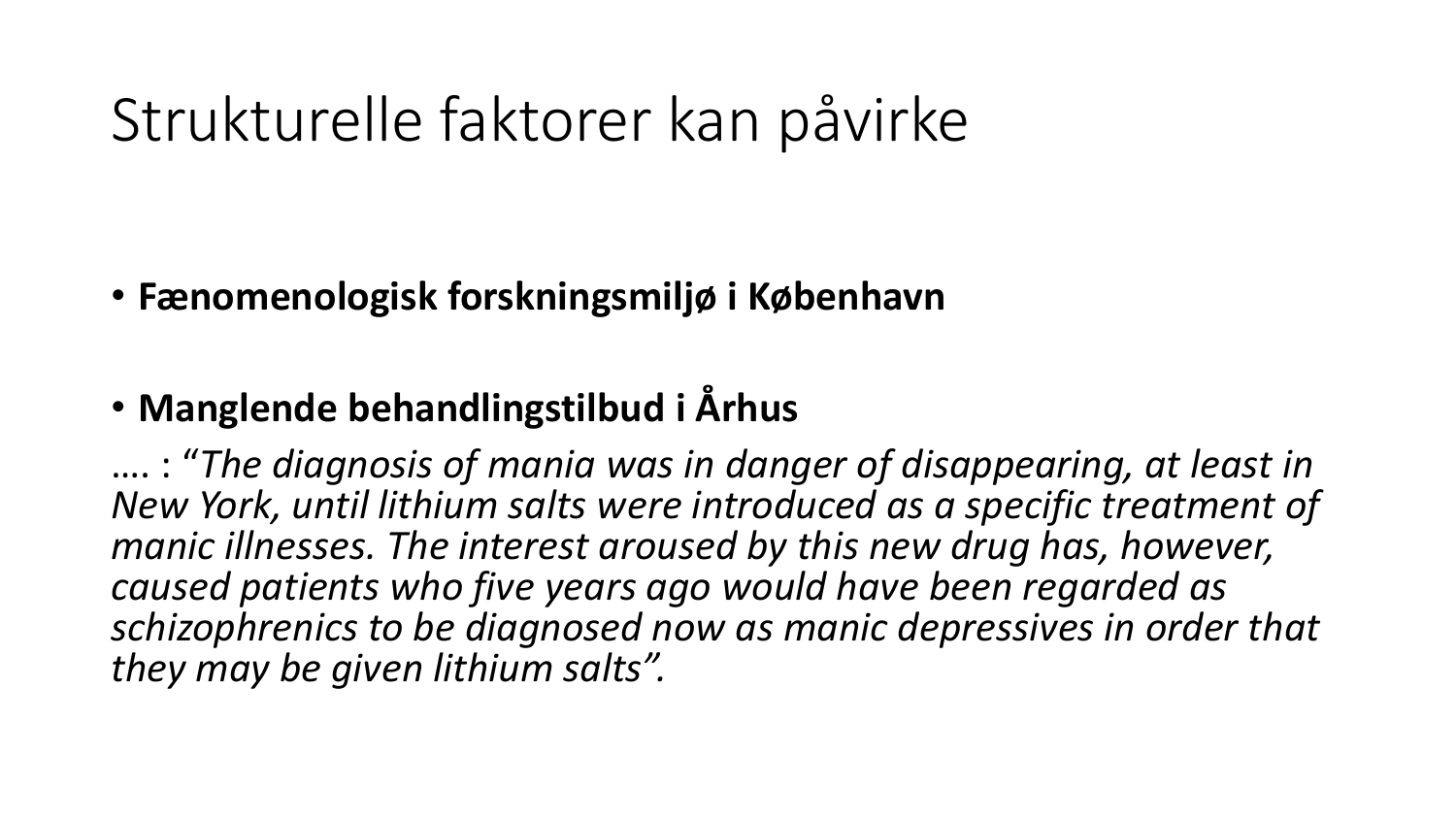### Validitet

| <b>5 Umpires Analogy</b>                                                |                                                           | <b>Philosophical position</b>                                                                                                                                                                 |
|-------------------------------------------------------------------------|-----------------------------------------------------------|-----------------------------------------------------------------------------------------------------------------------------------------------------------------------------------------------|
| Ontology<br>(existence/being)                                           | <b>Epistemology</b><br>(knowledge)                        | What you think a mental disorder is will<br>affect how you think it can be known                                                                                                              |
| What is a mental<br>disorder?                                           | How can we know<br>about mental<br>disorders?             |                                                                                                                                                                                               |
| 1) There are<br>balls and strikes<br>(realist)                          | 1) I call them as<br>they are (realist)                   | Strong realist: Mental disorders exist as<br>abstract entities and we can detect them<br>accurately                                                                                           |
| 2) There are balls<br>and strikes (Kan-<br>tian realist)                | 2) I call them as<br>I see them (weak<br>constructionist) | <b>Nominalist:</b> Mental disorders are out there<br>but not sure if diagnoses correctly sort them<br>out ("carve nature at its joints")                                                      |
| 3) There are no<br>balls and strikes<br>(antirealist; nor-<br>mitivist) | 3) Until I call<br>them (strong con-<br>structivist)      | Constructivist: Mental disorders are con-<br>structs and have "uncertain ontic status apart<br>from persons who instantiate them" (p. 7) and<br>attempts at description create ways of seeing |
| 4) There are balls<br>and there are<br>strikes (realist)                | 4) I call them as<br>I use them (prag-<br>matist)         | Pragmatist: Mental disorders exist in nature<br>and we create and use diagnoses that do the<br>most good and least harm                                                                       |
| 5) The game is not fair and I will not<br>play (Szazian)                |                                                           | Szazian: Mental disorders are a means of<br>social control and to talk about them legiti-<br>mizes their authority                                                                            |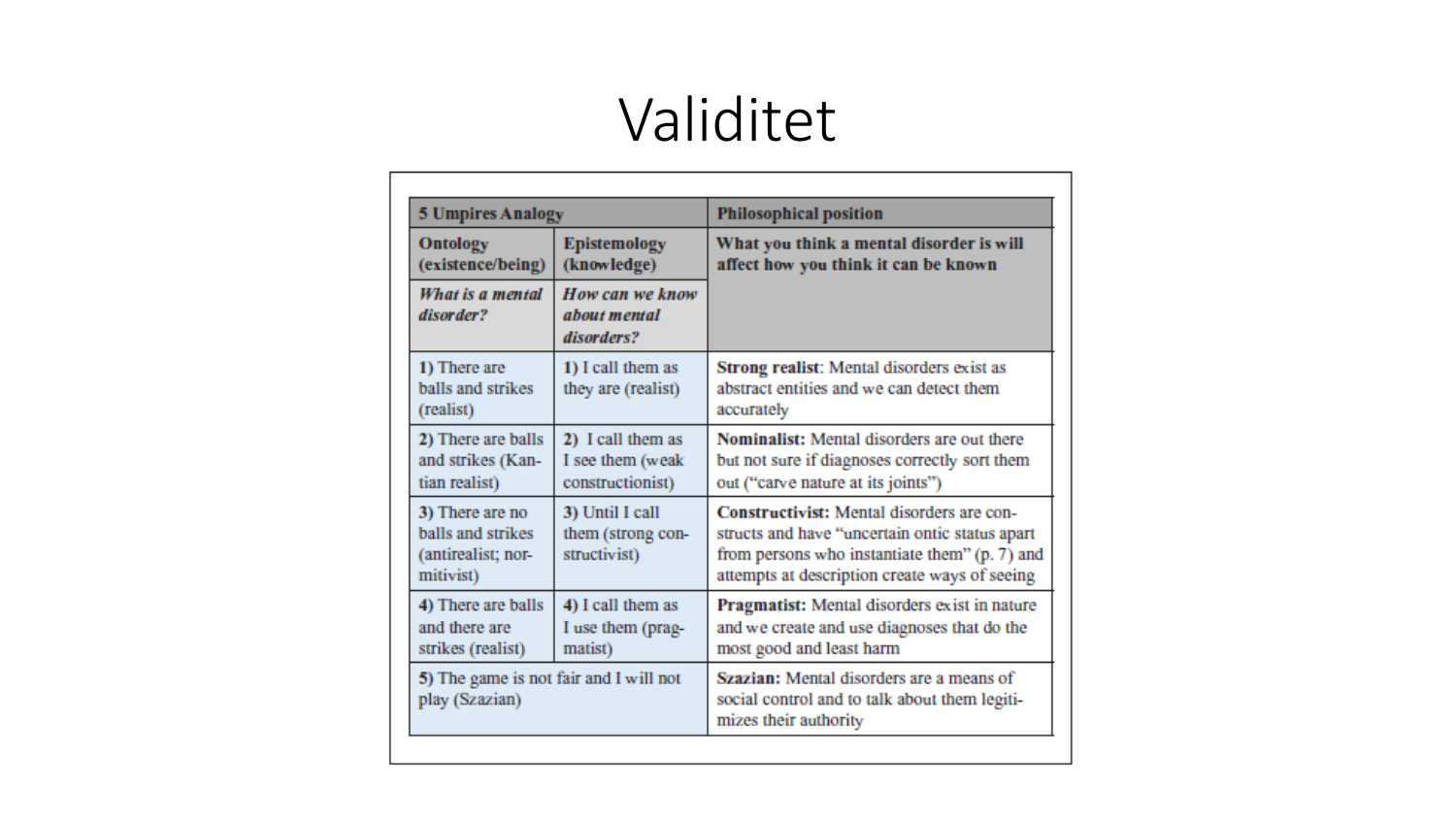#### En dimensionel model

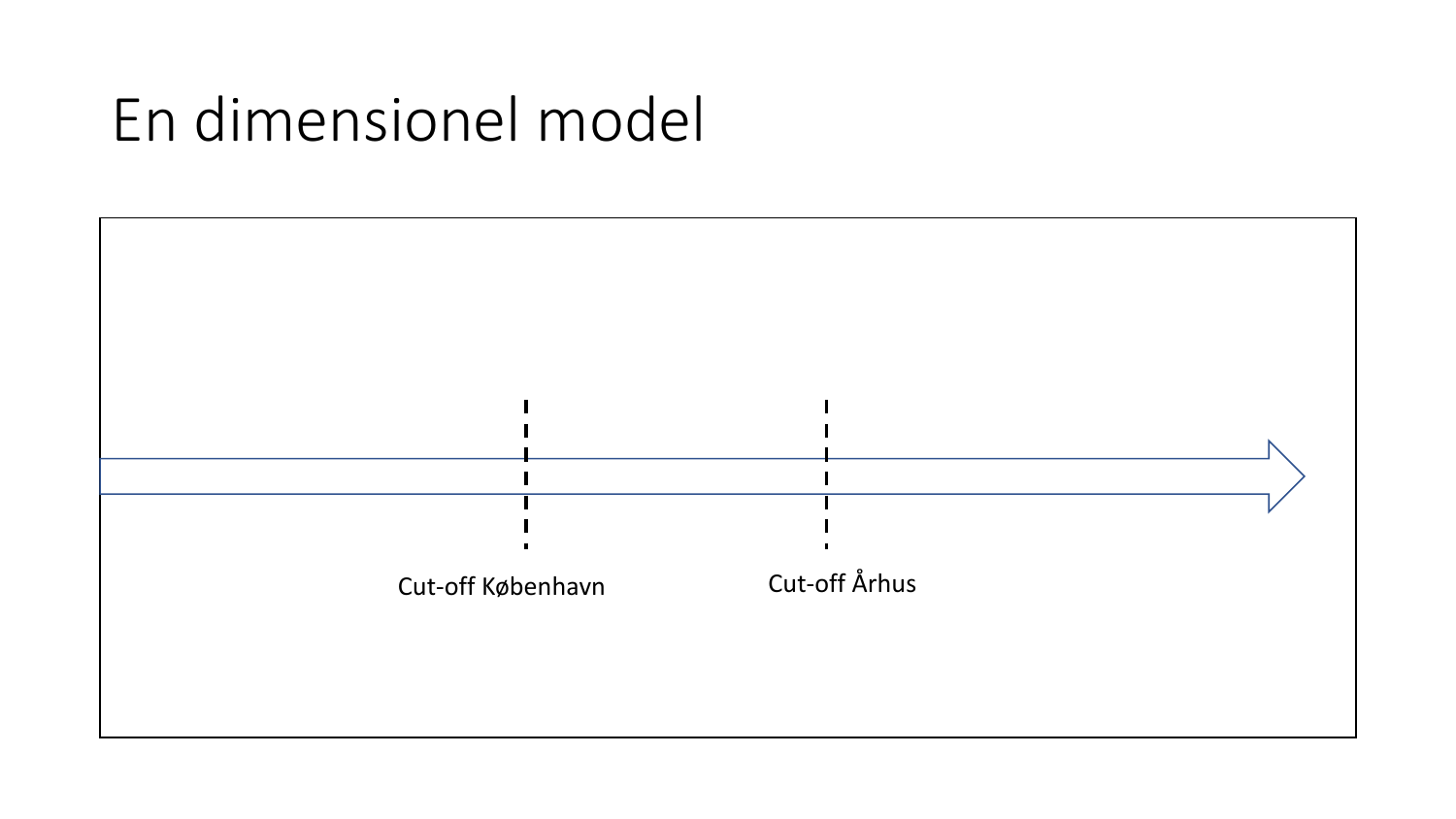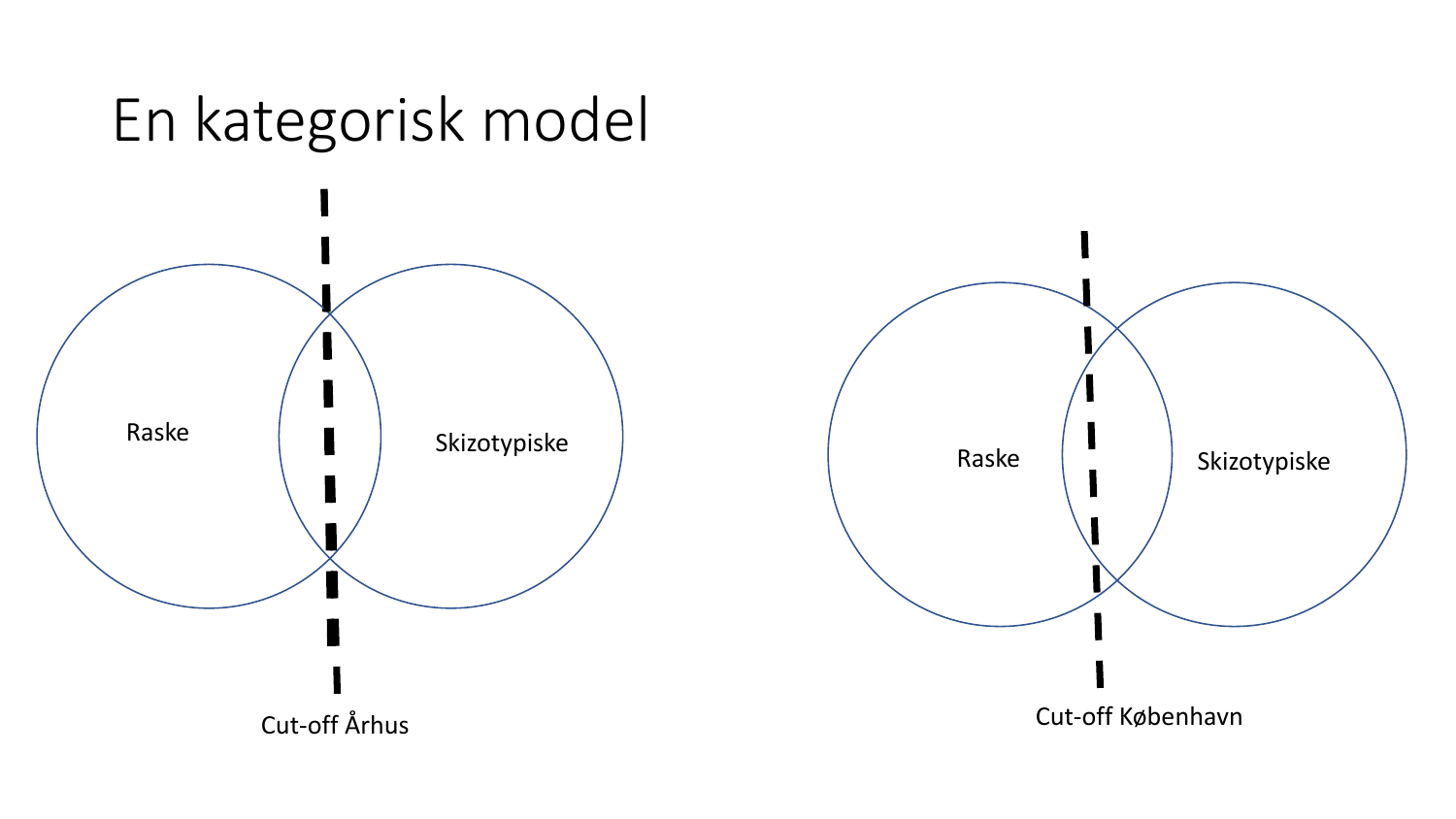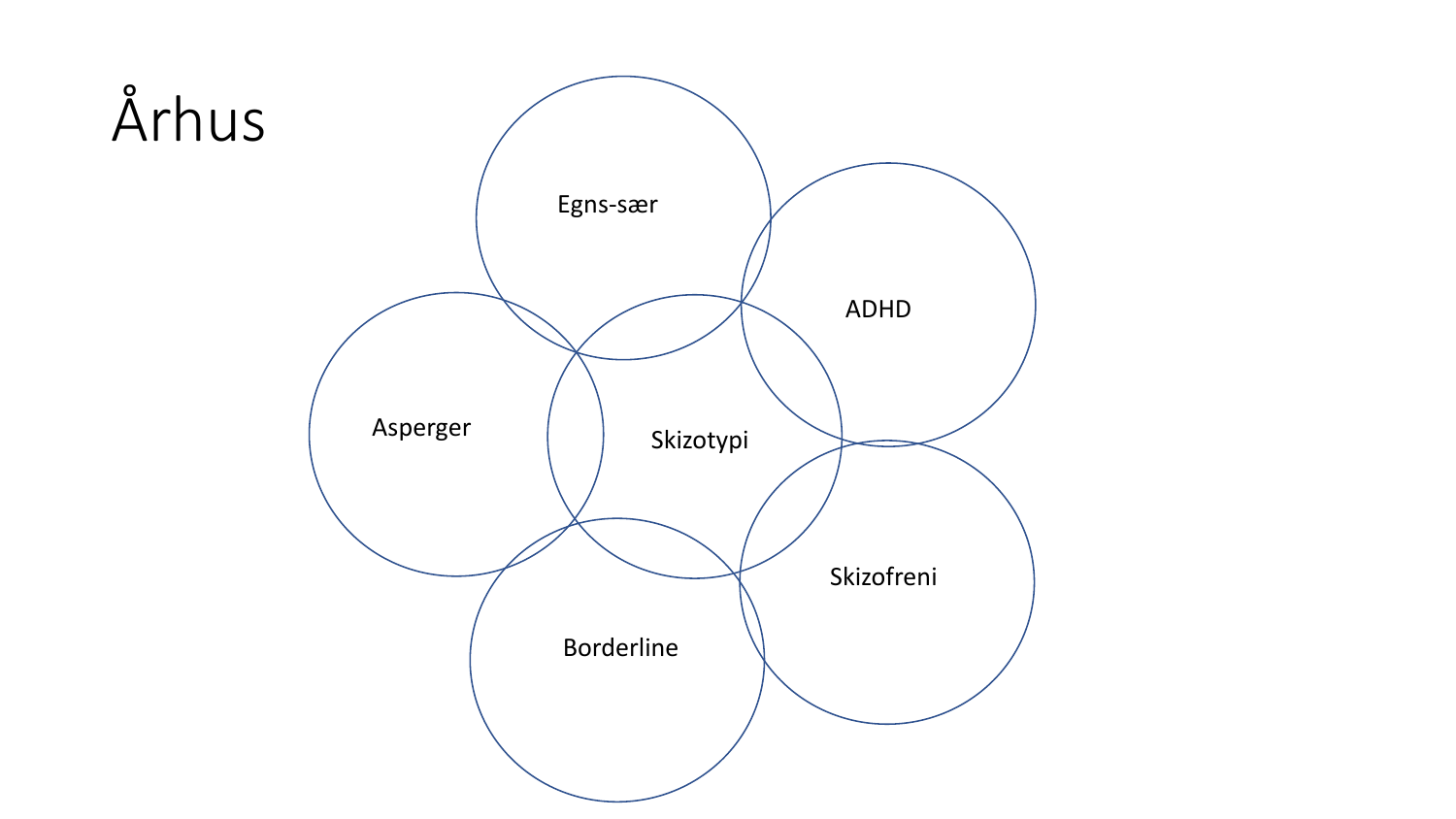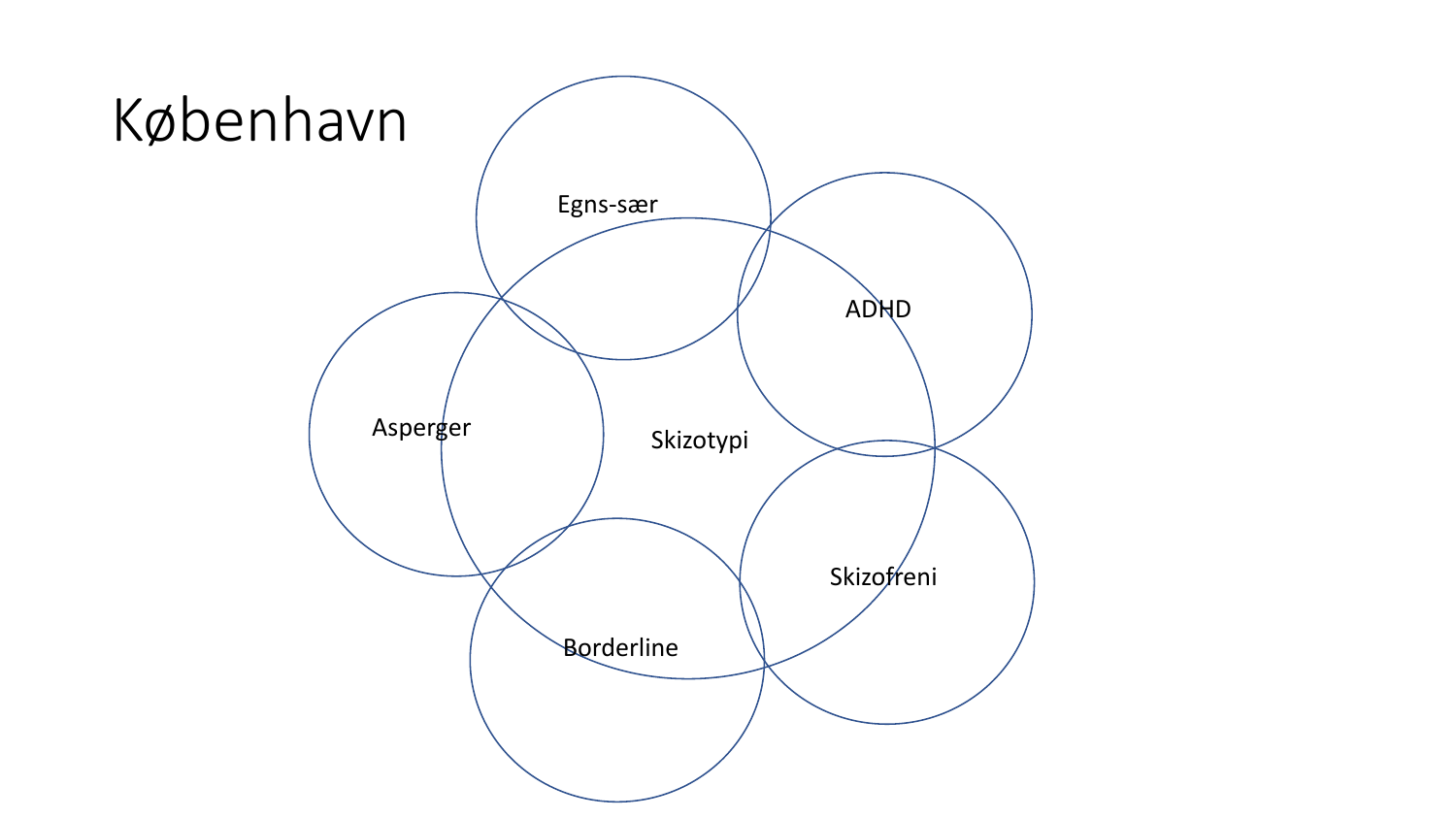#### Utilitet

• Hvordan bruges skizotypidiaognosen:

-som UHR? -som OBS PRO?

-som egen kategori?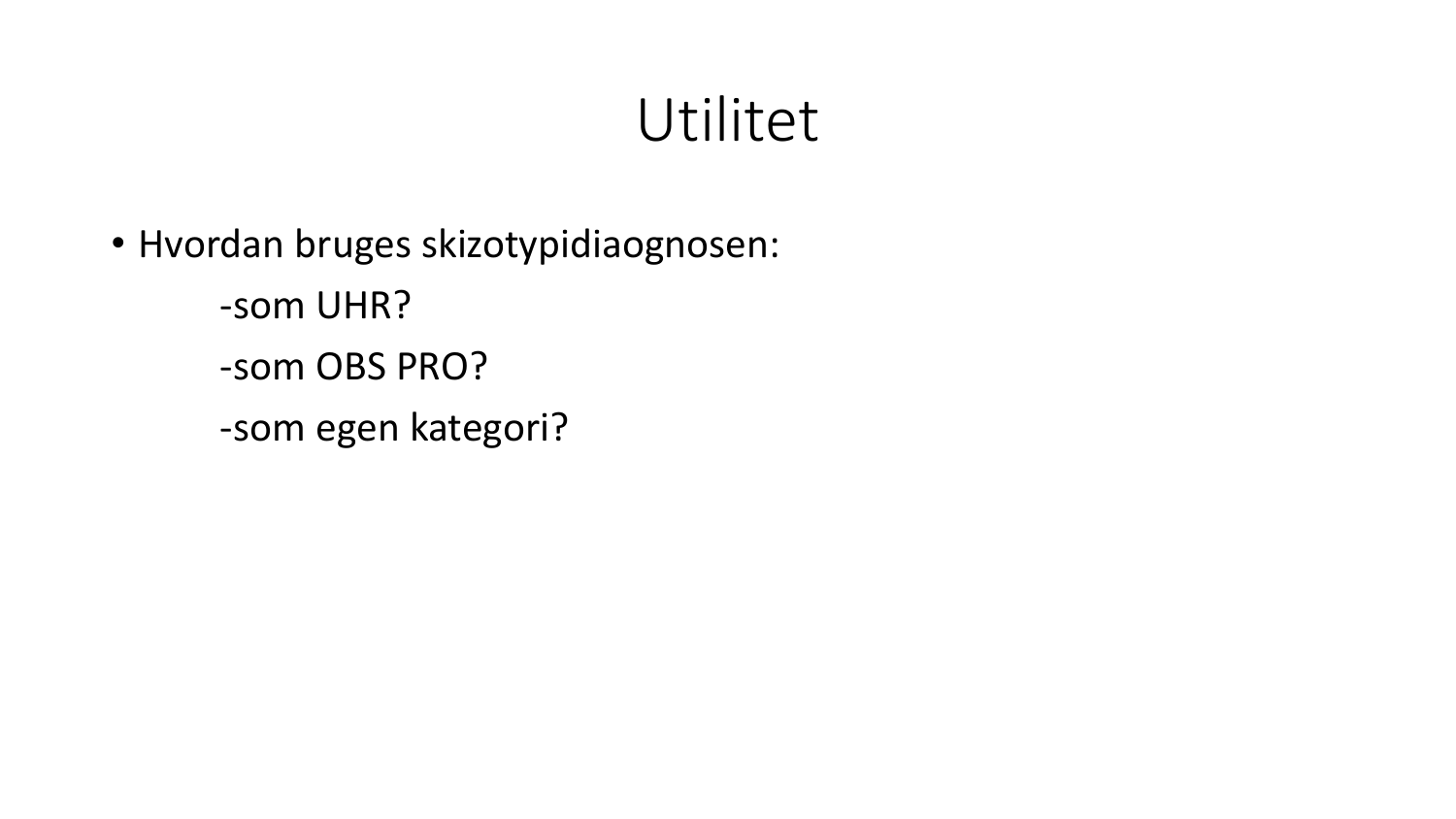## Ulemper ved skizotypidiagnose

- Sygeliggørelse (learned helplessness)
- Fejldiagnostik
- Forsikring
- Begrænsninger i uddannelse
- Medicin